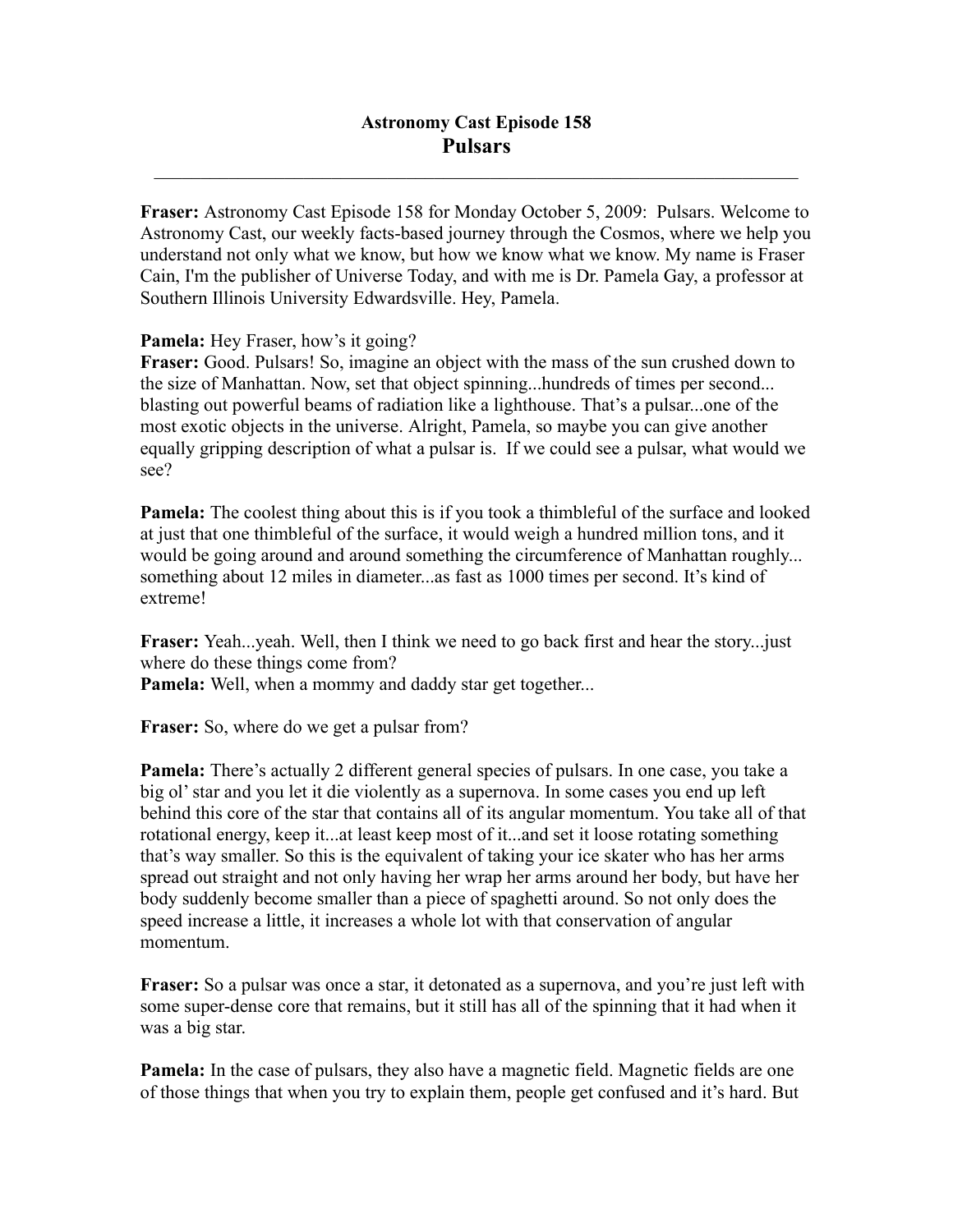they have these really powerful magnetic fields that aren't fully understood, that aren't lined up with the rotational axis of the star. This is the same thing that we have here on Earth...the Earth's north pole and south pole according to rotation and according to your compass aren't the same place.

**Fraser:** Now you said two ways to get them...one was an exploding star...

**Pamela:** And the other is that you wait a while and that exploding star will...you had a nice fast rotating pulsar...it's going to slow down, slow down, slow down. But then if you add mass to its surface, if you put it into a system where it either has winds from a nearby companion star blowing on it and dumping matter onto its surface, or where it's stripping matter off of a nearby companion star through gravitational pull and filling of what we call the Roche Lobe, that extra material falling onto the neutron star can also spin it back up, get it moving fast yet again...a recycled pulsar is one way they get referred to. These are the x-ray pulsars. We have the high-speed pulsars like the one inside the Crab Nebula that are rotating away because they're young, and that's just what young dead neutron stars do is they rotate quickly. But then we also have the recycled ones that have lived a second life that are now also emitting in the x-ray that are rotating quickly because of extra matter that has gotten dumped onto them.

**Fraser:** Right. And we've done a few shows on this already that a pulsar is -- for all intents and purposes -- a neutron star, but it has some different behavior from a neutron star, which is what makes it a pulsar. So then, what's it made out of?

**Pamela:** Well, neutron stars are made of neutrons, basically. This is where you have material that is so dense that the electrons and protons no longer can hold themselves apart. You have white dwarf stars, which are where you pack as many protons and electrons together as you possibly can. Well, if you try to pack them a little bit closer together, if you increase the mass to the point that the electrons and protons can no longer keep themselves apart, then they smoosh together and become neutrons. Neutrons are only stable in these extremely dense environments, or when they're down in the centers of atoms. Now, outside of this neutron star there's roughly a mile-thick crust of other stuff. Now, what's cool about neutron stars is occasionally they glitch. So in general, one of the awesome things about pulsars is that they're out there rotating, rotating, rotating, and the fastest ones...they'll rotate 500 times a second, 600 times a second, 700 times a second...most of them aren't that fast. But in general, all of them are so consistent that they make some of the best clocks in the entire universe. We can look out and be looking at one of these high-speed pulsars and slight variations on the surface of the planet Earth suddenly become measurable as timing changes in the pulsar. One of the neatest things I learned in grad school is they actually have to worry about the tides on mountains when they're looking at pulsars....how your observatory moves toward and away from the pulsar as the moon goes around and around the planet Earth. They actually have to worry about that and that's really, really cool.

**Fraser:** So hold on...they're worrying about your motion towards and away from the pulsar?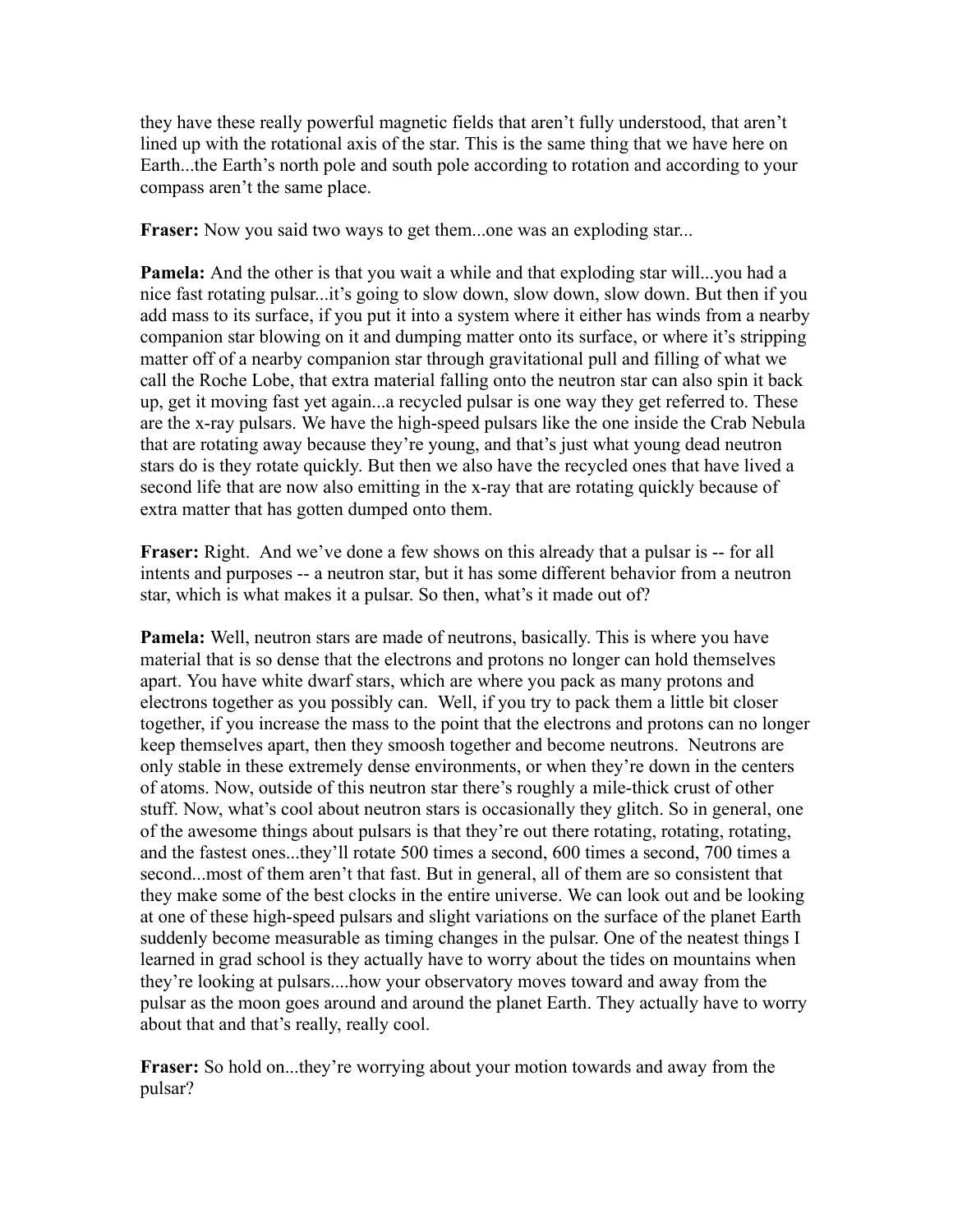**Pamela:** Yes, you can actually measure that as timing differences over the period of watching this pulsar over and over and over and over again. So, as you take several days worth of observations of a given pulsar, you can actually start to see variations in when the pulses arrive that are caused by your own position on the planet relative to the pulsar changing due to the tides on the earth.

**Fraser:** Right, OK, so I'd like to sort of figure out this distinction, then. So, if I had a great big star with a lot of mass, but it wasn't rotating... it was just kind of...somehow the angular momentum had all worked out and it just wasn't turning very quickly. Then it blew up as a supernova and then collapsed down as a neutron star and maybe it's turning... like a star... once every couple of days, say. We would not see that at all as a pulsar, right?

**Pamela:** No. No. In fact, there are believed to be nice happy little neutron stars out there that are rotating probably several times a day that we don't see as pulsars just because the variations aren't such that we can see them. As the star's rotation slows down, the amount of energy that's getting beamed out through the magnetic field goes down.

**Fraser:** Right, so it still has very powerful magnetic fields, but it's not being bled away in the way that a pulsar is. So, then where would we kind of draw that line? When does it turn into a pulsar? When do we start seeing all the action?

**Pamela:** When we look out, we see pulsars going at all different speeds where they have a pulse every 1.4 milliseconds out to every 8.5 seconds. Now, we really stop seeing them as pulsars once they get much slower than 1 rotation every 10 seconds or so, and what's happening is each of these different types of pulsars has a slightly different energy generation mechanism. We have the radio pulsars -- these are the first ones that were discovered. They're powered through the rotation as they rotate around the radiating energy out of what essentially look like lighthouse beams where the magnetic fields line up with rotational axis of the star. Then we also have the X-ray pulsars, which are really powered by the material that's falling in onto them. Now, with these two different types of stars, part of the reason that we're able to identify them is that we look for these specific every-few-second rotation beats to way-less-a-second rotation beats and the type of energy that comes out is related to how fast they are rotating. We're also able to see the X-ray pulsars because, well, they show up on X-ray, which is always a nice, easy convenient way to find high-energy objects because the X-ray sky isn't all that loud. Once they start slowing down past that, they're just not beaming the energy out as much, and so then the neutron stars…they start being identified more as just being these little, hot critters glowing faintly on the sky because they're so tiny.

**Fraser:** Now, you mention in sort of a throw-off comment there that they're slowing down, that they're giving off energy, but can you sort of describe that mechanism in more detail? How are they losing energy?

**Pamela:** Well, as they rotate, light leaving them, it's carrying away light, energy, mass – it's all different faces of the exact same thing. And so, as this light gets radiated away,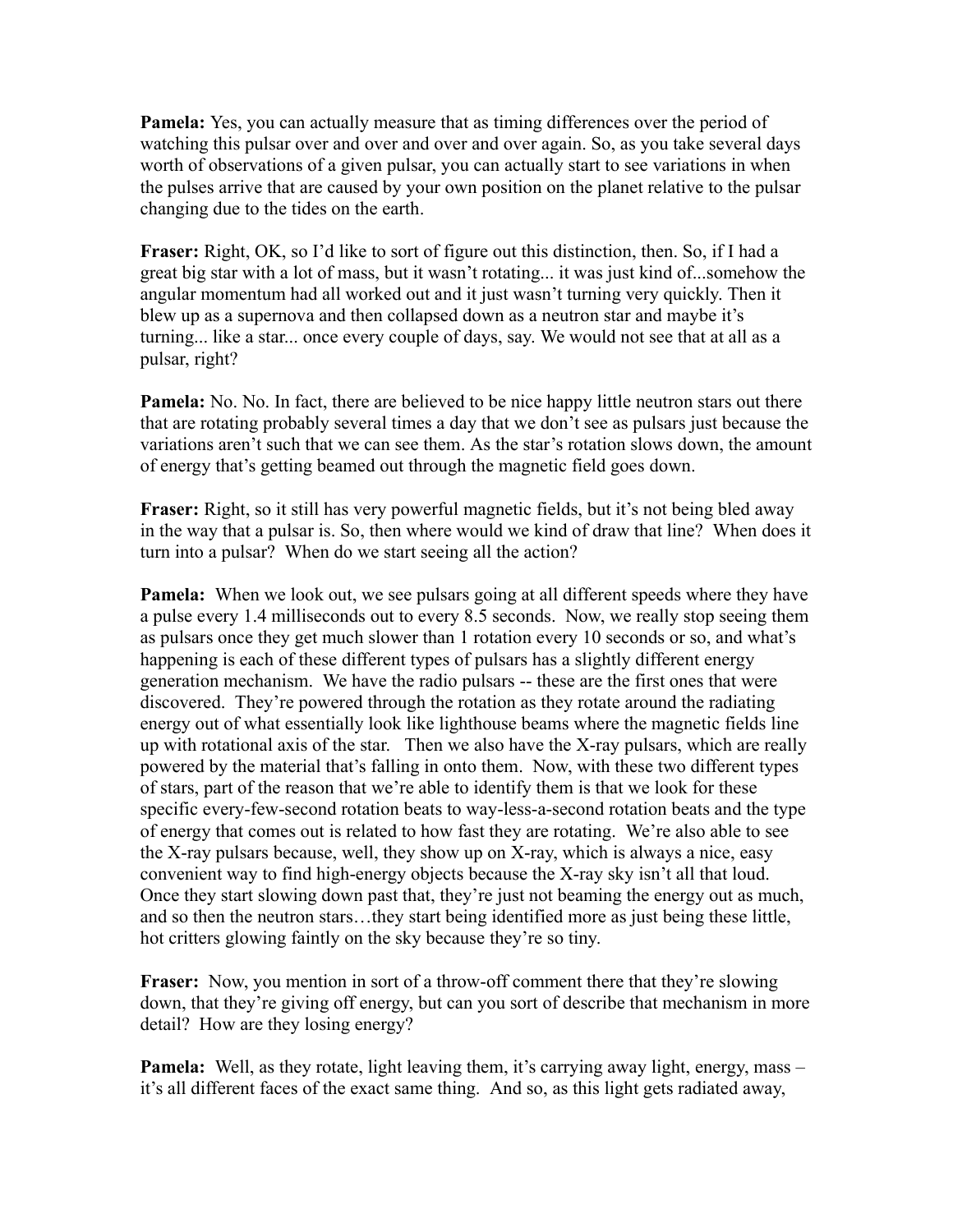it's changing the star, and the energy goes away, the angular momentum drops and you have a star that's slowing down, and slowing down, and slowing down over time. Now, it's not a huge effect. Something that is rotating once per second is, over the course of a century, going to have lost the smallest fraction of a second off it's rotational period, so this isn't the type of thing that we generally see very much as we watch these stars evolve through time, but they are slowing down.

**Fraser:** So, back to our "Einsteinian" calculations: mass and energy being equivalent, you're saying you take the total mass of the neutron star, and then you include the energy, the rotational energy of the star, as one whole collection of mass and energy, and that defines how fast it's going to spin. I'm sure there's a real easy calculation – you just punch it all in -- but that defines the speed of its rotation. And then it is turning through radio waves, or in the case of X-rays, it's emitting that radiation and that radiation is just pulling out of that entire equation, so it has less mass and energy and so therefore, it doesn't have to rotate as quickly.

**Pamela:** Right, so as you change the angular momentum of the system, the rotation rate changes with it, and the best way to change something's angular momentum is to remove some energy from the system and beaming light is a great way to remove energy. Now, what's cool is there's actually been a couple of different Nobel Prizes given for discoveries in pulsars. The first Nobel Prize went to just, well, discovering pulsars existed, and it was actually kind of controversial. Back in 1967, Jocelyn Bell Burnell (who's now at Oxford), and Antony Hewish discovered the very first pulsar while looking out in the radio light, and it was only Antony Hewish who received the Nobel Prize, and Jocelyn Bell Burnell was kind of left out of that particular award, but nonetheless, it was a rather dramatic discovery. We didn't know stars could do this. Well then, almost a decade later, in 1974, it was another team discovery, and in both cases this was an advisor and a graduate student doing the work. In the second case, it was Joe Taylor and Russell Hulse who were out studying pulsars and they found a pulsar in a binary system with a second neutron star, and these two stars were orbiting each other in about 8 hours. Now, one of the things that got predicted by Einstein in general relativity was that these extremely high-mass systems should be radiating away gravitational radiation, radiating away gravitational waves, and this would cause the entire orbital system to lose energy. Now, they were actually able to see that gravitational radiation in terms of evolution of the orbit of these two neutron stars over time, so we've been able to test relativity and award a number of Nobel Prizes thanks to these little tiny stars that, like you've pointed out, they are about the size of Manhattan.

**Fraser:** And I think this is where some of the really useful things from pulsars come from. As you said, they're so precise you could just record a pulsar over the course of 100 years, it would slow down a tiny little bit, but essentially if it's 700 a second, you're going to get these little radio pulses from the pulsar 700 a second, and so from that you can measure things that it's interacting with with tremendous precision [sic].

**Pamela:** And what's amazing is, in some cases, we've been able to optically detect that these pulsations are happening. Now, this is a lot harder – it's not like we have lots and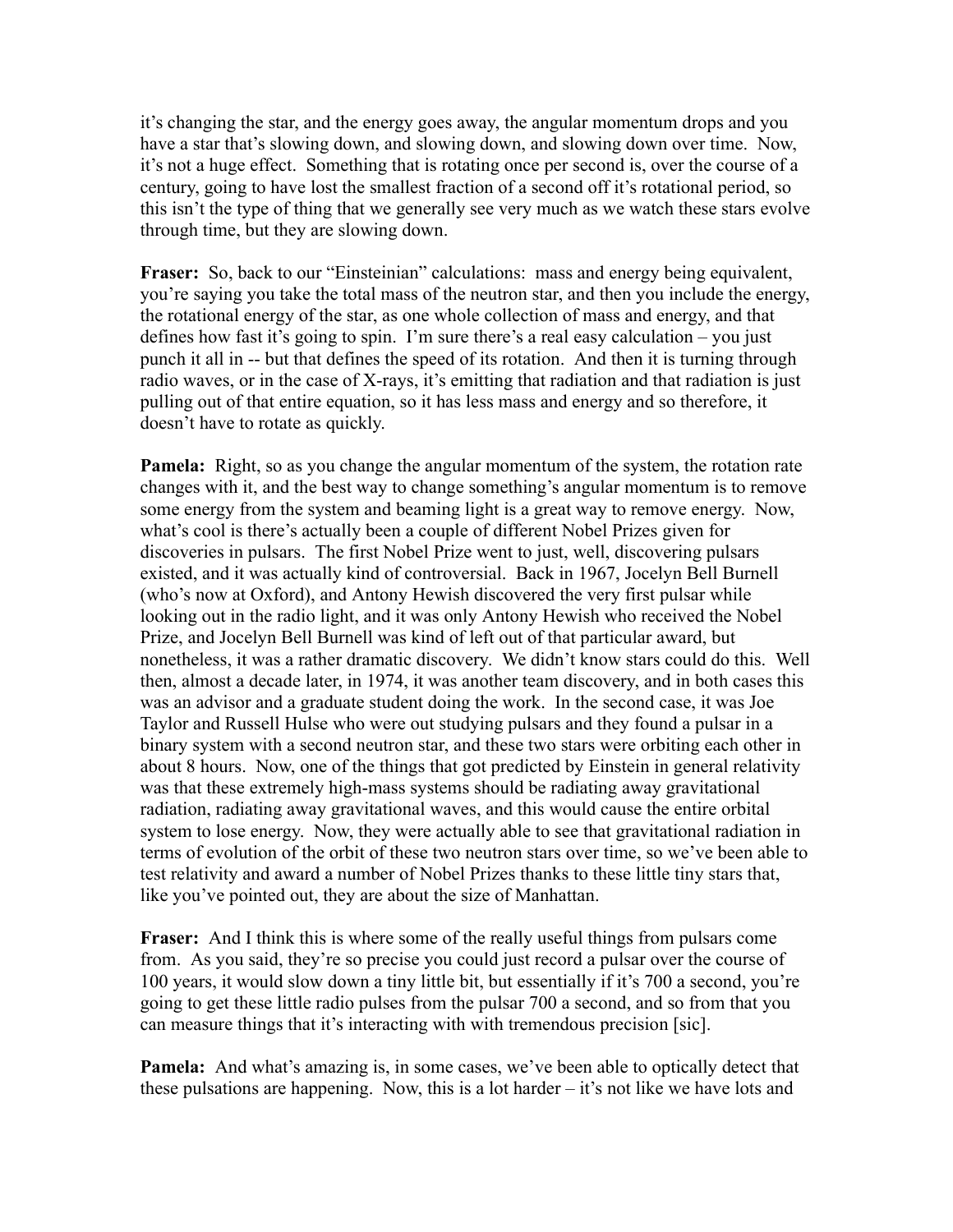lots of high resolution, very sensitive cameras that are geared up to be looking for this high speed of pulsation, but the pulsar inside the Crab Nebula – we can actually see it in optical light doing its pulsar thing. It's one of a very small number of systems that are in a paper by Shearer and Golden. We really only know of six of these, but yeah, they're pulsating in optical light as well as in the radio light. They're amazing little systems, and they're not extremely common, but we are finding new ways to find them thanks to using the X-ray observatories, thanks to going out and doing new radio surveys of the sky, so we're constantly finding new ones, and we're constantly finding new ways to use them. Because they are so precise, we can use them to measure things that I don't think people originally thought about -- like little tiny planets.

**Fraser:** Right, so that's what I wanted to talk about. What are some of the things, then, that you can use a pulsar to study? So, you're saying planets -- we've talked about that a bit, that planets have been discovered -- so, what's the mechanism that they use to discover planets around a pulsar?

**Pamela:** Well, with normal stars we'd look for planets either by looking for the planet to pass in front of the star and cause its light to get dimmer, which is really, really hard to do, but you can do it with a 4-inch telescope that's really well-calibrated. But the more common way to go out and look for planets, is to look for how the planets tug gravitationally on the star they're orbiting. We can measure this with the Doppler shifts of the star, where we can actually see the stars wobble about their passage through the sky as they get tugged to and fro by the planet that's going around them. Well, with pulsar planets, we aren't exactly looking at the spectra, but what we can do is look at the shifting in the arrival times of the pulses that are coming toward us. And back in 1992, Alexander Wolszczan and Dale Frail discovered the first multi-planet planetary system, and it wasn't just the first multi-planet planetary system, it was flat-out the first planets ever discovered outside of our own solar system, and they discovered it by looking at timing issues in a pulsar that was ever-so-creatively named PSR 1257+12. What they found was the system had very complicated…light arriving too soon, light arriving too late…and the only way to explain this dance in the pulse timings was to invoke multiple planets.

**Fraser:** So, with the radial velocity method of planet finding you've got that Doppler shift back and forth, so they were actually able to not just see the Doppler shift from one planet, but it was almost like a bit of a dance, right? So, the timing was off a little here, a little there, a little here…and they were able to then reverse engineer how many planets, what mass they had, and what impact they were having on the rotational speed of the…or on the sort of, I guess, the radial velocity of the pulsar. That's crazy!

**Pamela:** And really it was just the tug-of-war changed, in some ways, the distance from the pulsar to the planet Earth, and with those little tiny changes in pulsar position, we saw changes in when the light arrived here. And what was amazing about these first planets that were found is they were only a few times the size of the Earth. The first two that were found were 4.3 and 3.9 times the size of the Earth, and we're still struggling to find things this small using all of the other techniques that we know of. Now, pulsar planets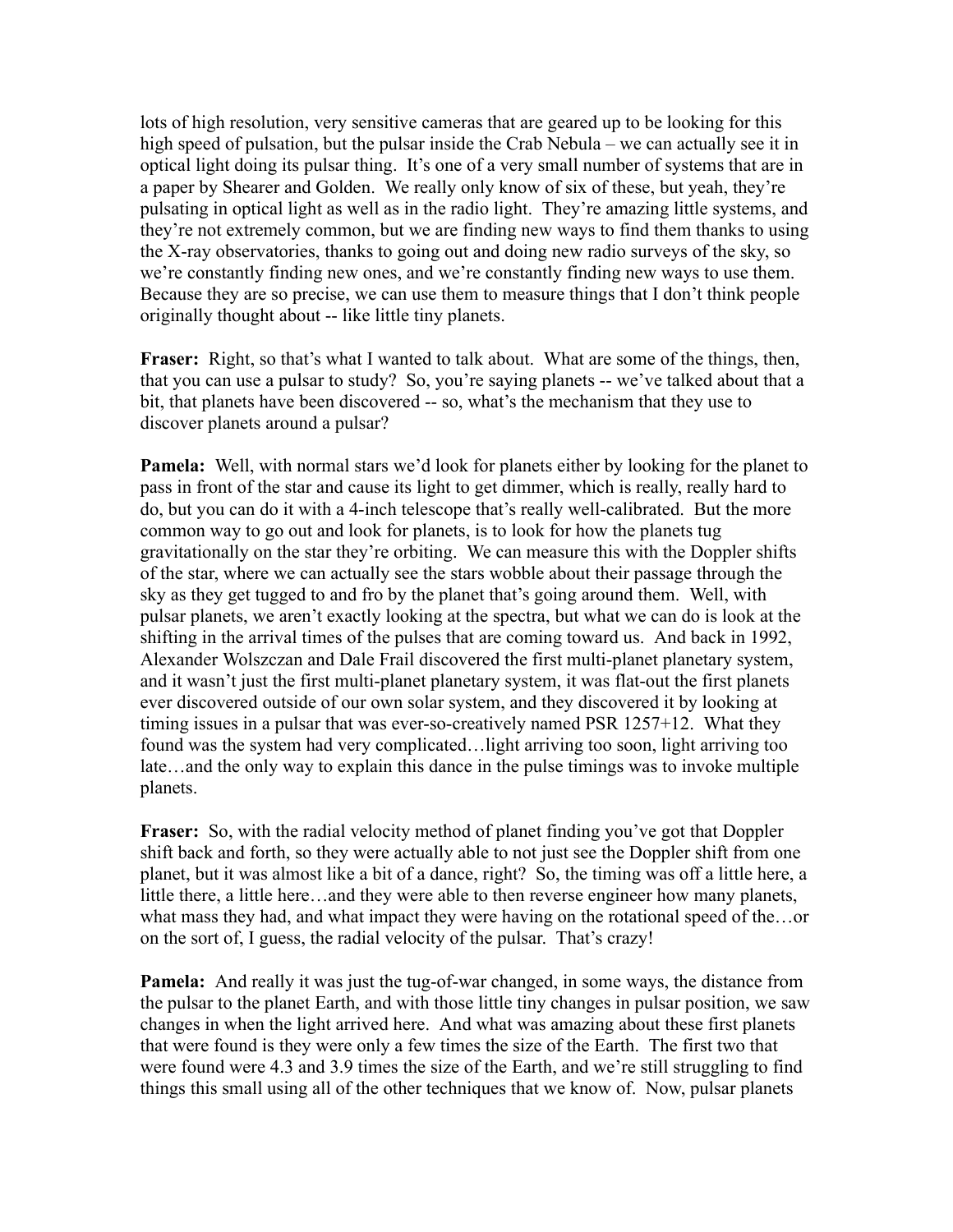aren't something we discover every day. We've found 300-ish planets around other stars at this point that are nice, normal, healthy stars. But when it comes to confirmed pulsar planets, we really only have five, and they're going around two different pulsars, so the universe isn't filled with pulsar planets, but what's neat is the pulsar planets -- they offer us a different way of potentially getting at planets. One thing that's been discovered is there's what looks like a normal everyday proto-planetary disk around one particular pulsar: 4U 142+61. The disk of material around this little object – it was created when the star blew itself to bits, and so it appears that stars can recycle themselves and create their own lifeless, new planetary system around the remnant star they leave behind.

**Fraser:** Yeah, I mean, it sure wouldn't be a wonderful place to live without a real, you know, life-giving star, but it shows that the whole process of planets coming back together again is all still…that still works, even though the star is dead. I guess it's still a source of gravity, and why not?

**Pamela:** And at the end of the day it's all about the gravity.

**Fraser:** Yeah, and so we've talked about pulsars have been used as a method for working out gravitational waves and confirming relativity. Pulsars have been used to find planets and probe planetary formation in thought-dead star systems. So, what else are pulsars good for?

**Pamela:** Well, in studying the ways that they misbehave, we can also start to understand the insides of these extremely dense objects a little better. As we watch them over time, occasionally we see these little glitches in the timing. So, if you watch cycle to cycle to cycle, they appear to be the most amazing atomic clocks ever, but then they sometimes hiccup -- and not all of them, just some of them -- and it took a while to figure out what was going on, and it seems that in some cases, over time, the insides of the star will rearrange slightly. This is thought to maybe have something to do with the semiconducting properties of the material inside the star changing over time. And as the insides of the star rearrange, it's sort of like that ice skater taking her arms and going from having them crossed one way to having them crossed another. When you change the distribution of material, you change the moment of inertia of the star – ever so slightly -- and this can create a glitch in the period of rotation, and so we can see how stars rearrange themselves by looking at how the stars' timings appear to hiccup now and then.

**Fraser:** And I guess we would be able to see if a chunk of matter falls onto a pulsar, right? Because it would change the overall momentum of the system…

**Pamela:** Right, and so far we haven't seen this in the X-ray ones that we look at. We do see these X-ray systems where they do constantly have matter falling onto them, but so far we haven't seen this sudden "Oh, it just ate a planet!" change in period that you might get from a sudden ingestion of one chunk of matter, rather than the slow ingestion of a continuous stream of matter.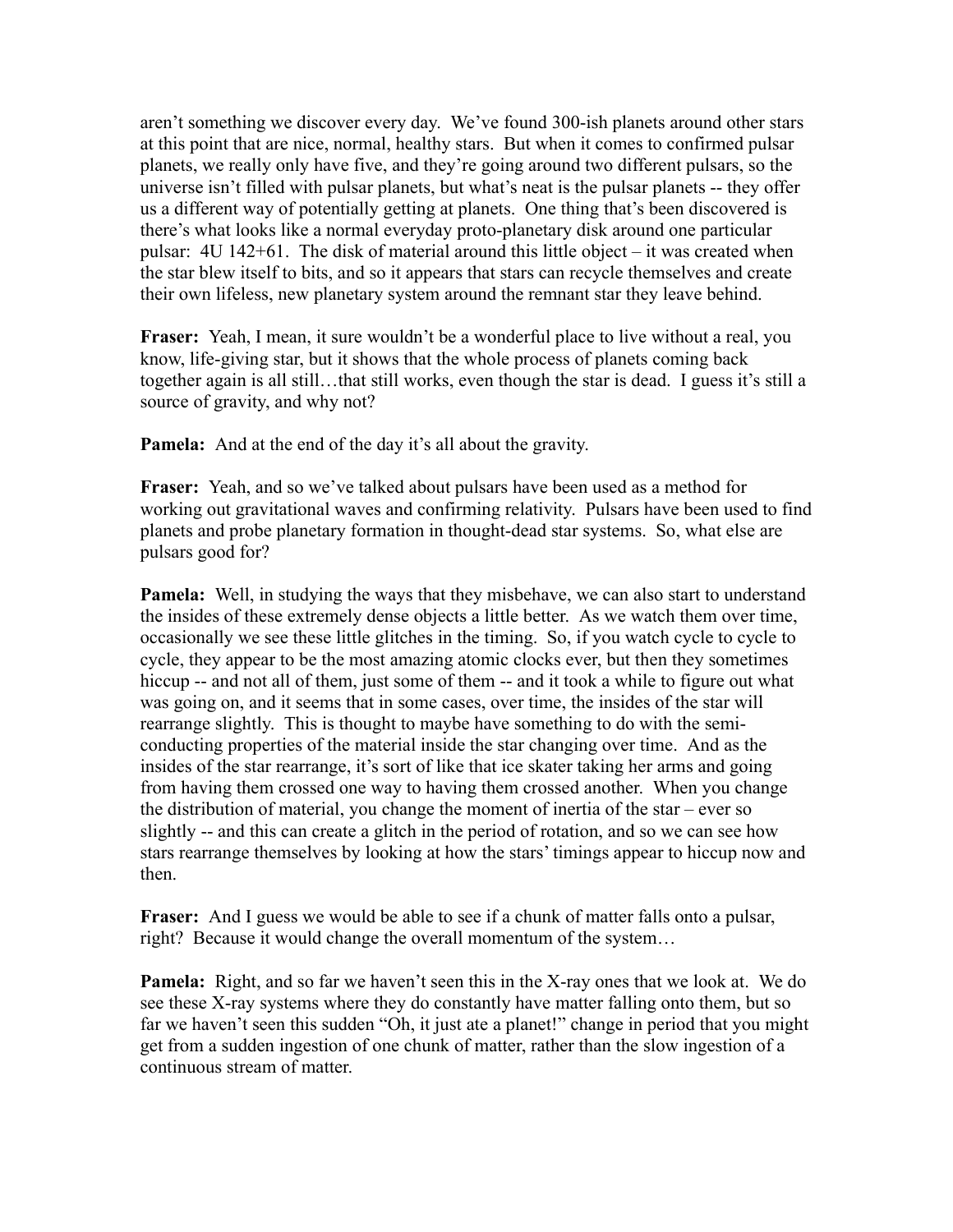**Fraser:** Yeah, they're sucking some other star through a straw.

Pamela: Right. Exactly, exactly...

**Fraser:** OK, so what else are they good for?

**Pamela:** Well, it's just cool knowing that our universe has these high-energy lighthouses out there, and can give us this sense of, well, what is the frequency at which you end up with these high energy binary systems in different places. So, as we look out at globular clusters, and we see these X-ray pulsars, theses recycled systems, where the pulsar is getting sped up from eating material off of a companion, either just through sucking it straight out, "sucking it through a straw," as you put it, or by ingesting the stellar winds. We can look at these systems and say, "OK, this is the frequency at which binaries either get born, get created by one star grabbing the other." It's neat to be able to understand how stars exist, and neutron stars, they aren't exactly giving off a lot of light, but pulsars, because they're so weird, allow us to pinpoint them in distant globular clusters and understand the properties of stellar populations in these distant systems.

**Fraser:** And I think we talked a couple of episodes ago that one of the fastest, or *the* fastest star in our galaxy is a pulsar.

**Pamela:** Right, it's a neutron star that got ejected during an asymmetric supernova explosion. And we can't fully explain how that happens, but if you explode something in just the right crazy sort of way, you can end up sending a neutron star not just flying *through* the galaxy, but flying *out* of the galaxy.

**Fraser:** Right, the supernova went off more like a rocket than an explosion that blew it out of nowhere.

## **Pamela:** Yes.

**Fraser:** Well, that is really cool! Now, are there any...what would you say are like the big outstanding mysteries about pulsars? I guess you hinted a bit as to what is the actual configuration of their structure.

**Pamela:** And we know neutron stars are just part of a phase of evolution that have these regular pulsars that are rotationally-driven, that have these X-ray pulsars that come from ingesting matter, and then there's this other mysterious critter known as a "magnetar," which is an extremely magnetic object, that isn't pulsating, but periodically gives off bursts of X-ray and gamma ray light. And trying to put all these pieces together of how neutron stars, which, on one hand are extremely simplistic objects…they are just giant balls of neutrons. Well, how is it that these simplistic objects have such powerful magnetic fields? How is it that they transition and can be all three of these different faces? And, can one object pass through all three of these different stages? We're still figuring out how to put all these other pieces together.